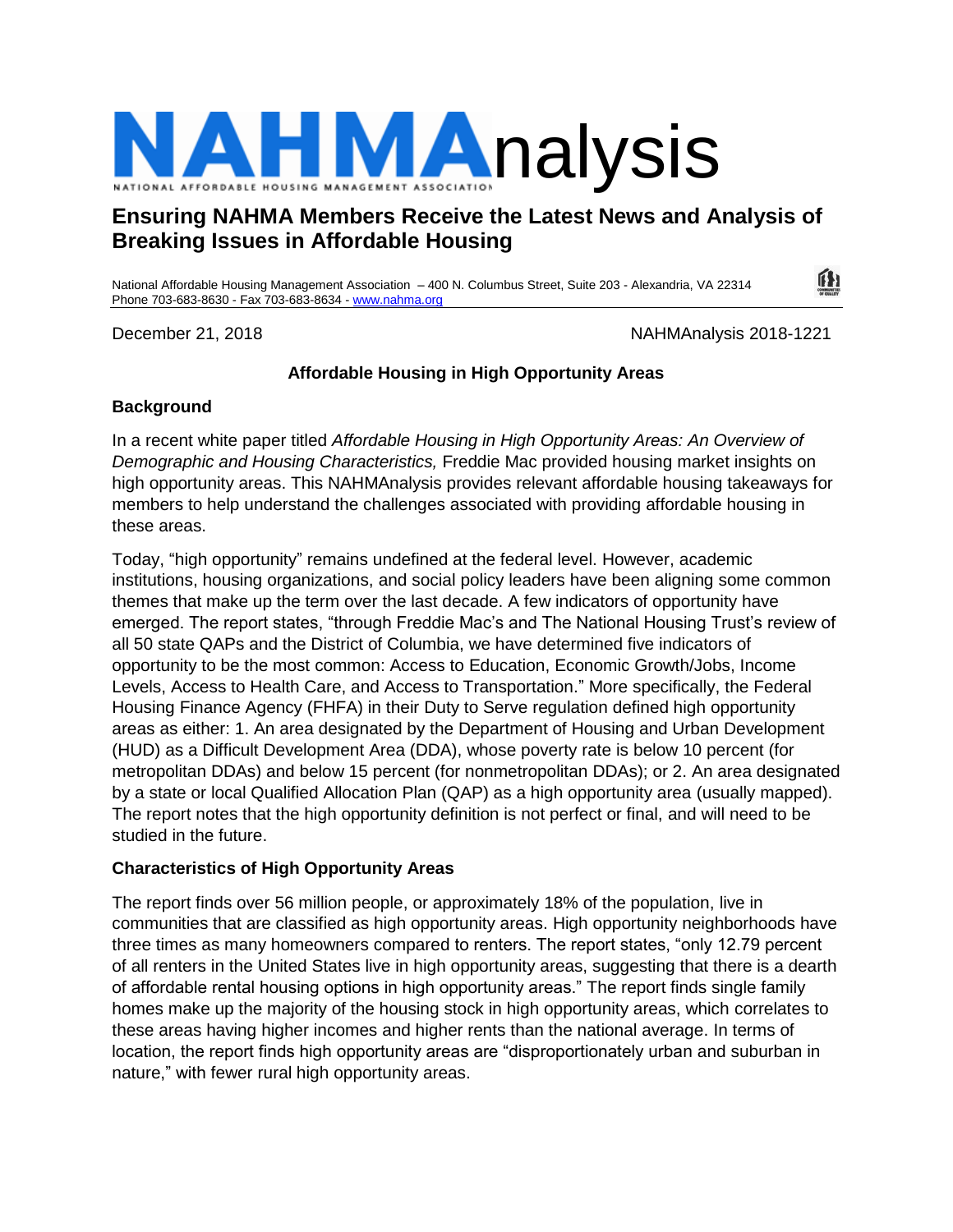#### **Subsidized Housing in High Opportunity Areas**

The report finds subsidized housing in high opportunity areas is extremely limited. The most prevalent affordable housing programs in high opportunity areas are LIHTC and Section 8. Below, Exhibit 1A shows a "fairly even distribution of subsidized properties between QAP and DDA designated census tracts, with approximately 41 percent in QAPs only, 51 percent in DDAs only, and 7 percent in both….Similarly, Exhibit 1B shows the subsidized housing stock in high opportunity areas is particularly limited when compared with the nation's supply of subsidized housing. Just 7 percent of subsidized properties and 6 percent of subsidized units are in high opportunity areas as compared to 16 percent of the high opportunity population earning 60 percent AMI (area median income).

To provide context for the lack of affordable housing in opportunity areas, the report later finds, "there are a total of 866,174 households who earn 60 percent AMI in high opportunity areas, while there are only 788,666 units affordable to them…Of the 788,666 units, only 301,263 units have some form of subsidy and are subject to long term regulatory agreements – 204,982 being LIHTC and 78,625 being Section 8. The remaining 487,403 units are naturally occurring affordable housing, meaning they do not have any subsidies or regulatory agreements associated with them to maintain their affordability. As a result, these units are at risk of being substantially renovated and converted to much higher market-rate rents, as they are in generally desirable areas that would support increased rents. A long-term solution to ensure supply of affordable housing in high opportunity areas would likely need to include some deliberate efforts to preserve the viability and affordability of this portion of the housing stock, as well." (See Exhibit 1B)

|                                | <b>QAP Only</b>   |                                 | <b>DDA Only</b>   |                                 | <b>QAP and DDA</b> |                                 | <b>Total High Opportunity</b> |                                 |
|--------------------------------|-------------------|---------------------------------|-------------------|---------------------------------|--------------------|---------------------------------|-------------------------------|---------------------------------|
| Subsidy                        | <b>Properties</b> | <b>Assisted</b><br><b>Units</b> | <b>Properties</b> | <b>Assisted</b><br><b>Units</b> | <b>Properties</b>  | <b>Assisted</b><br><b>Units</b> | <b>Properties</b>             | <b>Assisted</b><br><b>Units</b> |
| <b>LIHTC</b>                   | 902               | 60,474                          | 1.438             | 128,032                         | 184                | 16,476                          | 2,524                         | 204,982                         |
| Section 8**                    | 666               | 30,357                          | 781               | 41,214                          | 139                | 7.054                           | 1,586                         | 78,625                          |
| <b>Section 202</b>             | 58                | 1,476                           | 67                | 2.753                           | 15                 | 197                             | 140                           | 4,426                           |
| <b>Section 236</b>             | 0                 | 0                               | 4                 | 824                             | 0                  | 0                               | 4                             | 824                             |
| <b>HOME</b>                    | 324               | 4,826                           | 467               | 7,733                           | 79                 | 1,263                           | 870                           | 13,822                          |
| <b>RHS515</b>                  | 473               | 13,432                          | 393               | 13.764                          | 22                 | 842                             | 888                           | 28,038                          |
| <b>RHS538</b>                  | 29                | 1.402                           | 14                | 803                             |                    | 44                              | 44                            | 2.249                           |
| <b>Public Housing</b>          | 56                | 7,051                           | 102               | 16,237                          | 16                 | 1,146                           | 174                           | 24,434                          |
| State*                         | 119               | 6,402                           | 74                | 7,801                           | 21                 | 1,522                           | 214                           | 15,725                          |
| <b>Grand Total</b><br>-  -- -- | 2,126             | 104,863                         | 2,649             | 172,485                         | 378                | 23,915                          | 5,153                         | 301,263 <sup>6</sup>            |

#### Exhibit 1A: Subsidized Housing Supply Per High Opportunity Designation

Source: Freddie Mac Tabulations of the National Housing Preservation Database; \*State subsidy data only includes CT, FL, and MA; \*\*Section 8 refers to both Project Based as well as the Section 8 Housing Choice Voucher Program